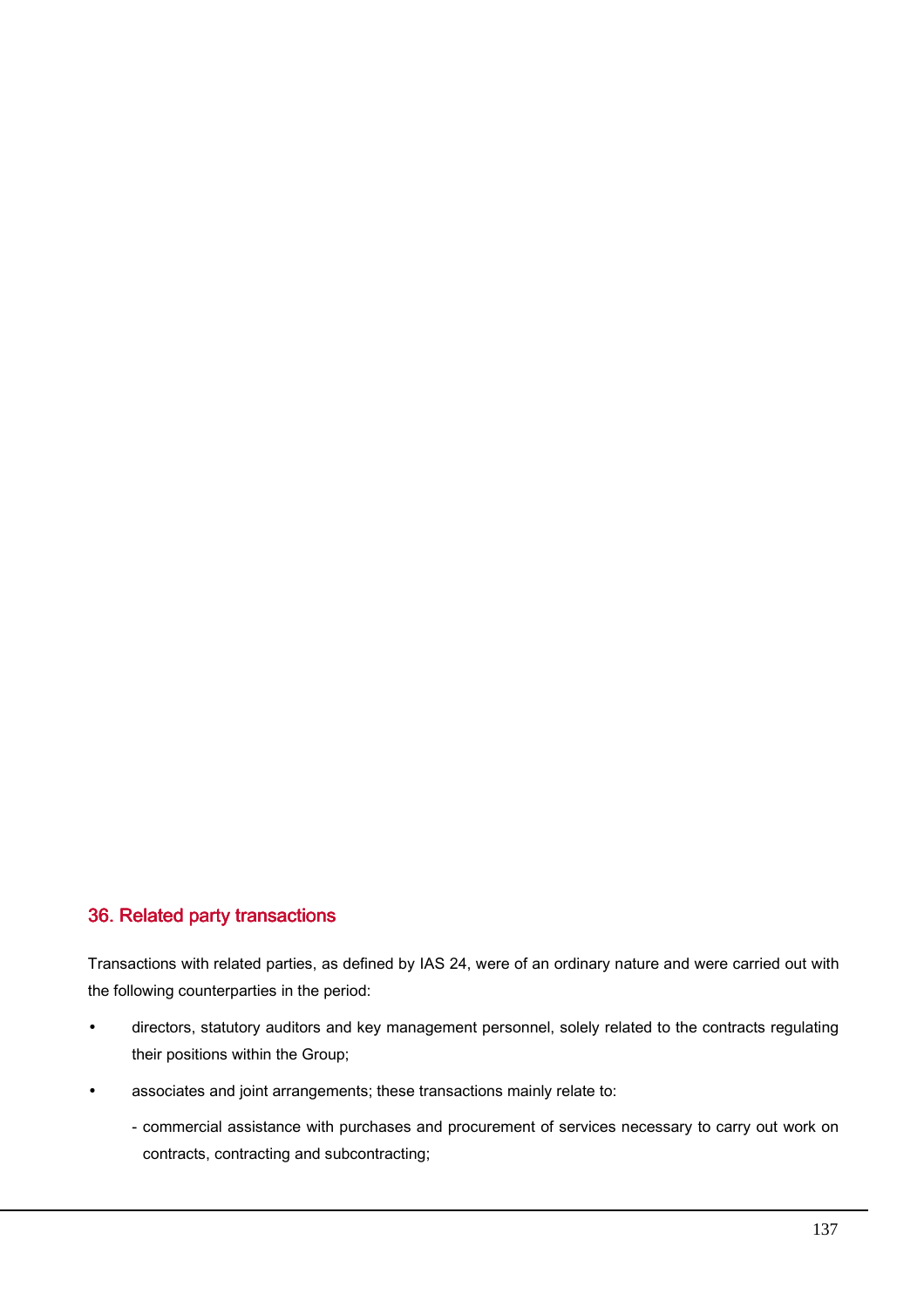- services (technical, organisational, legal and administrative), carried out at centralised level;
- financial transactions, namely loans and joint current accounts as part of cash pooling transactions and guarantees given on behalf of group companies.

Transactions are carried out with associates in the interests of Salini Impregilo, aimed at building on existing synergies in the Group in terms of production and sales integration, efficient use of existing skills, streamlining of centralised structures and financial resources. These transactions are regulated by specific contracts and are carried out on an arm's length basis;

• other related parties: the main transactions with other related parties, identified pursuant to IAS 24, including companies managed and coordinated by Salini Costruttori S.p.A., are summarised below:

| Name                      | Loans and<br>receivables | <b>Financial Other assets</b><br>assets |        | Trade<br>payables | Financial<br>liabilities | Total<br>revenue | <b>Total costs</b> | Financing<br>income<br>(costs) |
|---------------------------|--------------------------|-----------------------------------------|--------|-------------------|--------------------------|------------------|--------------------|--------------------------------|
| €'000                     |                          |                                         |        |                   |                          |                  |                    |                                |
| C.Tiburtino               | 15                       |                                         |        |                   |                          | 9                |                    |                                |
| Casada S.r.l.             | 25                       |                                         |        | 157               |                          | 9                | 128                |                                |
| CEDIV S.p.A.              | 1,687                    | 3,241                                   |        |                   |                          | 9                |                    |                                |
| Dirlan                    | 88                       |                                         |        |                   |                          | 12               |                    |                                |
| G.A.B.I.RE S.r.I.         | 1,148                    | 18,001                                  |        |                   |                          | 10               |                    |                                |
| Galla Placida             | 11                       |                                         |        |                   |                          | 9                |                    |                                |
| Imm. Agricola San         |                          |                                         |        |                   |                          |                  |                    |                                |
| Vittorino                 | 55                       |                                         |        |                   |                          | 9                |                    |                                |
| Infernetto                | 9                        |                                         |        |                   |                          | 3                |                    |                                |
| Iniziative Immobiliari    |                          |                                         |        |                   |                          |                  |                    |                                |
| Italiane S.p.A.           | 17                       |                                         |        | 253               |                          |                  | 529                |                                |
| Madonna dei Monti S.r.l   | 3                        |                                         |        | 19                |                          | 6                | 71                 | $\mathbf{1}$                   |
| Nores                     | 26                       |                                         |        |                   |                          | 3                |                    |                                |
| Plus                      | 167                      |                                         |        |                   |                          | 15               |                    |                                |
| Salini Costruttori S.p.A. | 137                      | 7,256                                   | 11,956 |                   | 7,957                    | 58               | 2                  | (100)                          |
| Salini Simonpietro & C    |                          |                                         |        |                   |                          |                  |                    |                                |
| S.A.P.A.                  | 29                       |                                         |        |                   |                          | $\overline{7}$   |                    |                                |
| Todini Finanziaria        | 1,506                    |                                         |        |                   |                          |                  |                    |                                |
| Zeis                      | 20                       | 756                                     |        | 51                |                          | 126              | 78                 | 12                             |
| <b>Total</b>              | 4,943                    | 29,254                                  | 11,956 | 480               | 7,957                    | 285              | 808                | (87)                           |

Most of the Group's production is carried out through SPEs, set up with other partners that have participated with Salini Impregilo in tenders. The SPEs carry out the related contracts on behalf of its partners.

The other transactions refer to costs for design and similar activities, incurred when presenting bids and for recently started contracts. They are also governed by specific agreements and carried out on an arm's length basis and, where applicable, in line with the contract terms.